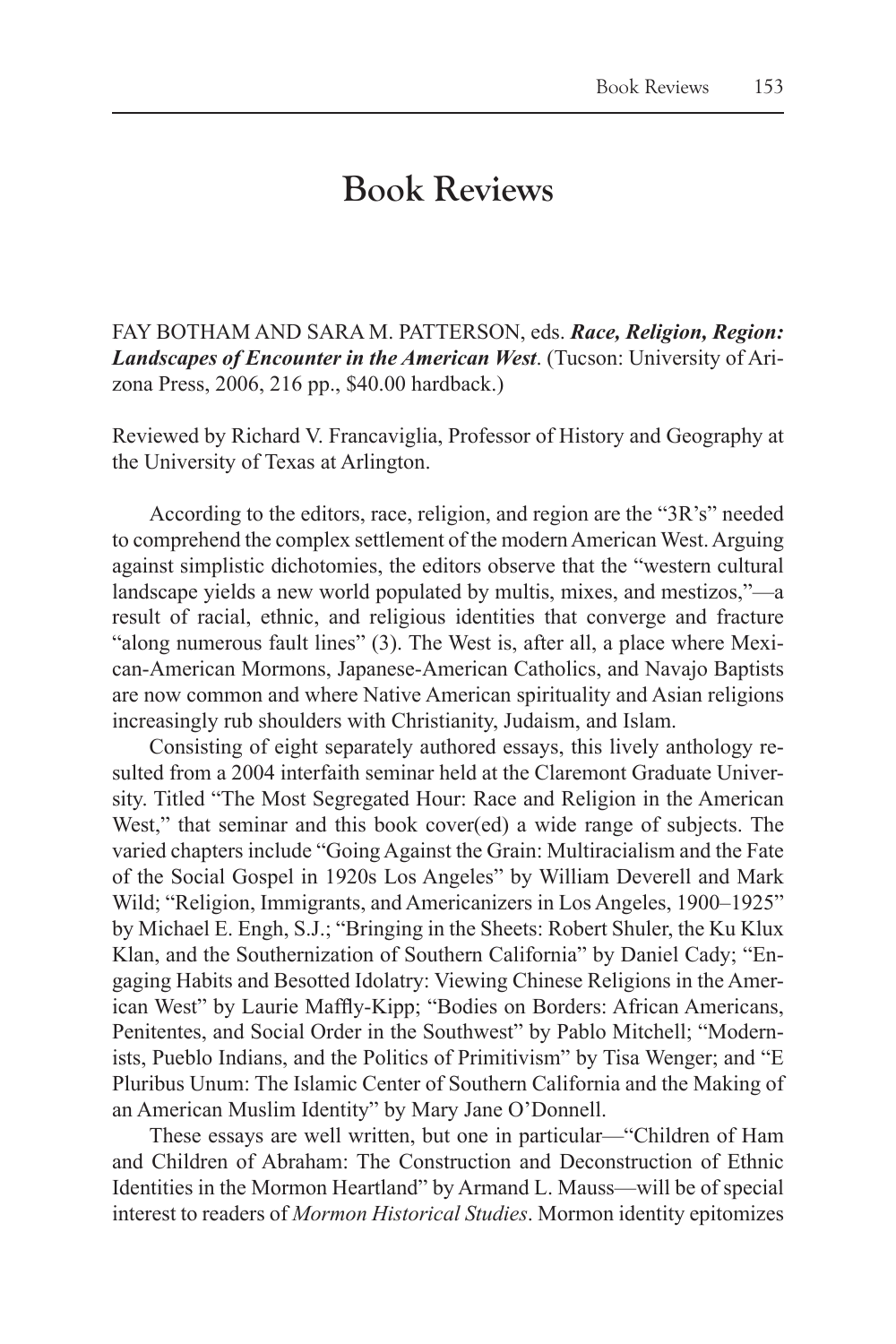the editor's claim that a religion needs to be understood in both historical and geographical contexts. The Mormons' views toward race in particular evolved with the Latter-day Saints' various migrations from East to West. Mauss first identifies eight major factors that influenced Mormons' concern about lineage. This cogent synopsis is insightful, for it confirms that Mormon identity is complex and is closely related to cultural encounters through time and spaces. Mauss discusses the Latter-day Saints' early (ca. 1825–30) conceptualization of the New Jerusalem and their self-characterization as Israelites. He notes that the significance of American Indians as Lamanites in Mormon doctrine also emerges at this time, and he also addresses the Mormons' evolving perceptions of African-Americans. The latter likewise took on new dimensions as the Saints moved farther into the West. African-Americans were initially welcomed into the priesthood, but things changed with the Saints' move to Utah [Territory], where slavery was accepted and Brigham Young famously voiced anti-Black sentiments that would take a century to overcome. In the midto-later twentieth century, the Mormons' successful proselytizing in South America and their relative failure to attract Blacks led the Church to issue an official proclamation that re-opened the priesthood to Blacks. This, according to Mauss, signifies that the Church "has been transformed from a parochial sect in the western desert glorying in its own peculiarity and persecution, into a universal religion with a presence on every continent" (124). This story of Mormon interaction with peoples of varied races has been told many times by sociologists, geographers, and historians, but Mauss does a fine job of condensing and synthesizing a vast body of literature.

Overall, *Race, Religion, Region* is an important addition to the literature. However, the "landscapes of encounter" in its subtitle is figurative rather than literal. Very little of this book addresses religion's impact on the visible cultural landscape. Rather, the term landscape is used much as "political landscape" is used by pundits and political scientists to refer to what is happening socially or culturally rather than to how the land looks or has been transformed. Moreover, although these religious encounters that concern the editors and authors are common in the West, they are also common elsewhere. In fact, the West happens to be just one of many regions where this interaction occurs, but one suspects that the supposed exceptionalism of the West was too enticing a myth to resist. These caveats aside, *Race, Religion, Region* offers some very exciting new material about what happens when diverse peoples with diverse religious beliefs come in contact.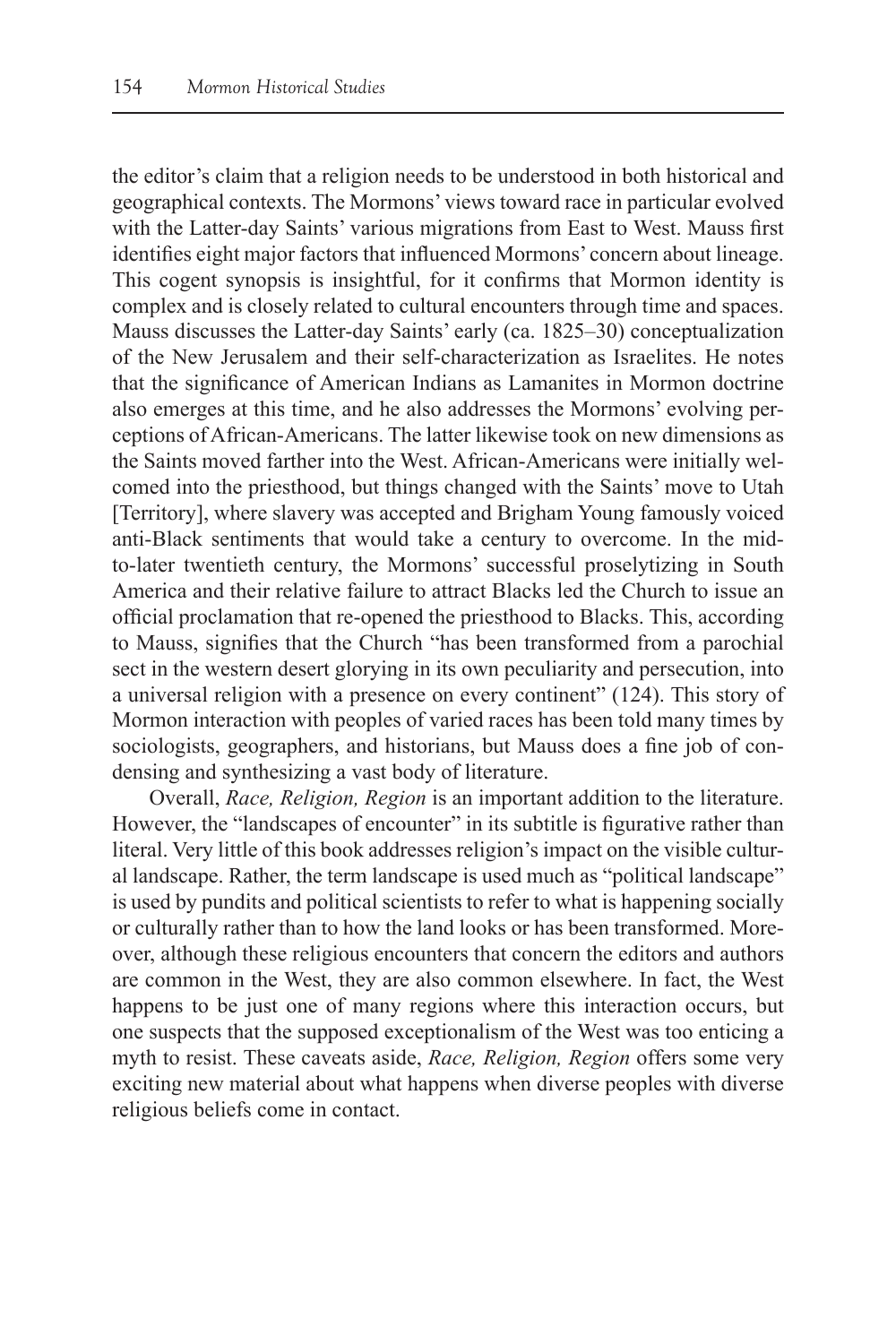W. PAUL REEVE, *Making Space on the Western Frontier: Mormons, Miners, and Southern Paiute*s. (Urbana and Chicago: University of Illinois Press,  $2006$ ,  $x + 231$  pp., maps, notes, bibliography, index, \$35.00 cloth.)

Reviewed by Todd M. Kerstetter, Associate Professor of History at Texas Christian University.

In this book which embraces the term *frontier*, W. Paul Reeve, assistant professor of history at the University of Utah, weaves a fascinating tale about neighbors, values, religion, and how in the course of conquest they mixed to create a dynamic legacy. Students of the American West will have spotted the preceding sentence's thinly veiled reference to Patricia Limerick's *The Legacy of Conquest* and, this reviewer hopes, some tension with the core principal of traditional western history. Reeve skillfully mixes the two schools and leaves his readers with a new understanding of the complexities of history with respect to the West and Mormons.

The book covers about forty years, beginning in the 1860s, and the action unfolds where Utah, Nevada, and Arizona meet. In addition to state boundaries, indigenous Paiutes met with invading Mormons, and those groups likewise met miners who invaded after the discovery of precious metals. The ensuing contests to control space, resources, and power featured wildly conflicting worldviews and provide a nuanced interpretation of nineteenth century U.S. history, namely what it meant to be American.

The first two groups on the scene, Paiutes and Mormons, lived according to a worldview that placed spiritual matters ahead of material ones. Unfortunately for them, that placed them outside prevailing standards and put them at a disadvantage relative to miners. The miners who flooded the territory from the East, arrived with the advantage of pursuing their livelihoods in a way that placed them at the top of a hierarchy of Americanness. According to Reeve, mainstream U.S. society favored miners because they valued progress, industry, individualism, and the quest for wealth. Those values provided the foundation for a type of secular religion practiced by mainstream America. Those outside it, here Paiutes and Mormons, faced not only an uphill battle, but also a fight for survival as mainstream America tried to eradicate such opposition.

In the second chapter, "Making Space," Reeve reviews the stories each of the book's three groups told about this place, how they came to be in it, and what it meant to them. Mormons incorporated significant spiritual language and placed their experience in the context of their religious experiences. Their trek to the Great Basin went hand-in-hand with their belief in their chosenness and their quest to establish Zion. Emphasizing spirituality set Paiutes and Mormons apart in the region's history. Spirituality also had links to social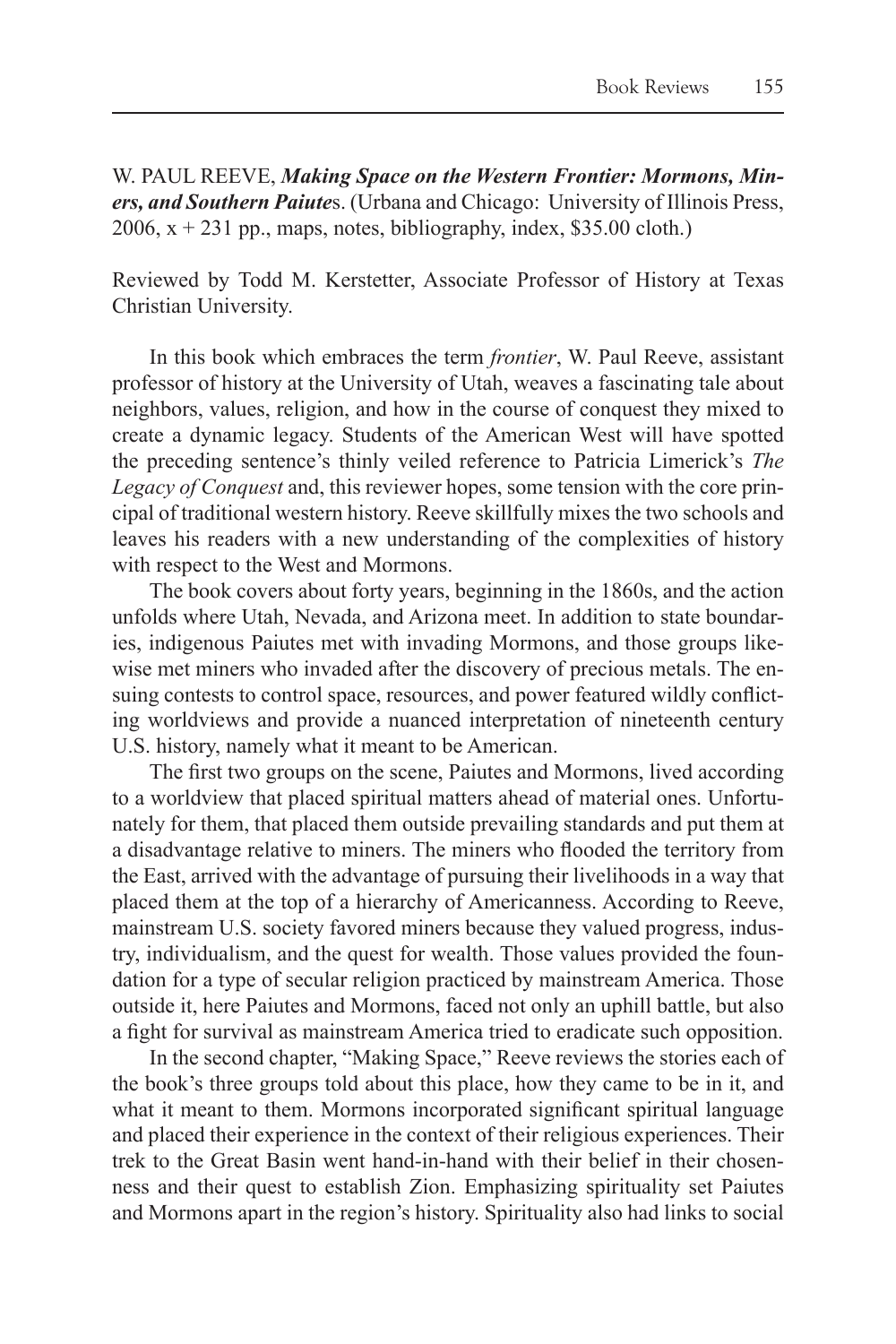and economic peculiarities that distinguished these groups. They emphasized hunting and gathering or agriculture to a much greater degree than did the other major group, miners, involved in this story. Miners brought with them a culture that emphasized competition, risk taking, individualism, and industry, which, according to Reeve, made them especially American in the tradition of the market revolution and values cherished by mainstream society in the Gilded Age. One might argue that Mormons, and to an extent Paiutes, also embraced these characteristics, but Reeve's miners lacked a spiritual framework, and they and their culture pushed the region from the sacred to the profane.

Reeve focuses his interpretation in the next chapter, "Power, Place, and Prejudice," which covers in detail developments from 1866 through 1869. In this period word of the region's mineral wealth reached Washington D.C., where eastern politicians worked with Nevada's politicians to ensure that miners settling in the area received power and privileges above those afforded to Mormons and Paiutes, both of whom were deemed un-American. Here Reeve covers the U.S. crusade against polygamy and offers an enlightening comparative discussion of Utah and Nevada Territories and the quest of each for statehood. Reeve uses Nevada's quick attainment of statehood as evidence that the United States valued miners and their work and society over those of Mormons. His discussion of a visit to Utah by James Ashley, chairman of the U.S. House Committee on Territories and a member of the House Mining Committee, during which Ashley claimed that "[t]he religious element now ruled the country" and suggested their influence would lead to the nation treating Mormonism in Utah the way Sherman treated the South on his march to the sea, shows nicely how religion influenced the relationship between the U.S. government and its territories (43). In particular, it shows how the power to make space in the Southwest shifted from the hands of Mormons and Paiutes to Congress and clergy in the East. Here Reeve makes an important contribution to discussions of the Mormon and Indian problems by taking the analysis beyond religion and culture to argue that more than anything else, those groups' conflicts with Gilded Age America centered in gold seeking, materialism, capitalism, individualism, progress, and development.

Despite power imbalances inherent in the three-way interaction on the frontier, Reeve makes an excellent case for complexity on the ground that each group contributed to shaping a new society and culture in the region. He focuses on five Mormon settlements which he describes as a defensive frontier to protect Zion against threats, perceived or real, posed by Paiutes and miners. Interestingly, and appropriately, Reeve emphasizes that from the Mormon perspective the frontier contest amounted to a spiritual matter—pitting good against evil. Within the Mormon community, this played in some cases as a